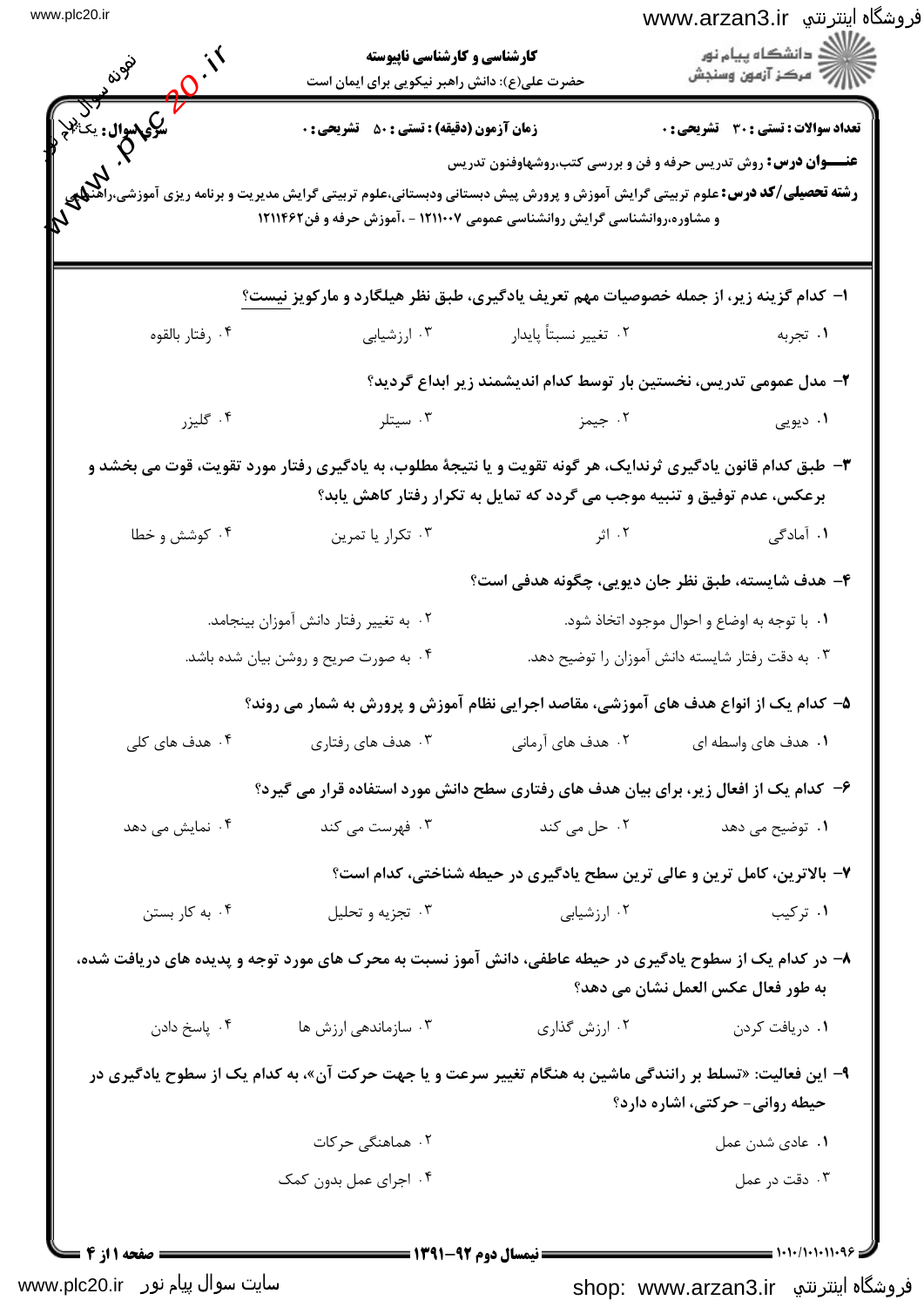| <b>يکې سوال :</b> ۱ ي <sup>ن</sup> | حضرت علی(ع): دانش راهبر نیکویی برای ایمان است<br><b>زمان آزمون (دقیقه) : تستی : 50 ٪ تشریحی : 0</b> |                                                                                                                                                                                                                                                                                      | <b>تعداد سوالات : تستی : 30 ٪ تشریحی : 0</b> |
|------------------------------------|-----------------------------------------------------------------------------------------------------|--------------------------------------------------------------------------------------------------------------------------------------------------------------------------------------------------------------------------------------------------------------------------------------|----------------------------------------------|
|                                    |                                                                                                     | <b>عنــــوان درس:</b> روش تدریس حرفه و فن و بررسی کتب،روشهاوفنون تدریس<br><b>رشته تحصیلی/گد درس:</b> علوم تربیتی گرایش آموزش و پرورش پیش دبستانی ودبستانی،علوم تربیتی گرایش مدیریت و برنامه ریزی آموزش<br>و مشاوره،روانشناسی گرایش روانشناسی عمومی ۱۲۱۱۰۰۷ - ،آموزش حرفه و فن۱۲۱۱۴۶۲ |                                              |
|                                    |                                                                                                     | ۱۰– ضروری ترین منبع برای تعیین هدف های تدریس، کدام است؟                                                                                                                                                                                                                              |                                              |
|                                    | ۰۲ معلمان                                                                                           |                                                                                                                                                                                                                                                                                      | ۰۱ کتاب های درسی                             |
|                                    | ۰۴ فرصت های یاددهی- یادگیری                                                                         |                                                                                                                                                                                                                                                                                      | ۰۳ تجارب آموزشی                              |
|                                    |                                                                                                     | 1۱– معلم برای حصول اطمینان از میزان آمادگی دانش آموزان و تعیین رفتار ورودی آنان، از کدام آزمون استفاده می کند؟                                                                                                                                                                       |                                              |
| ۰۴ تشخیصی                          | ۰۳ تکوینی                                                                                           | ۰۲ رفتاری                                                                                                                                                                                                                                                                            | ۰۱ تراکمی                                    |
|                                    |                                                                                                     | ۱۲- کدام گزینه زیر، از جمله عوامل مؤثر بر قابلیت اجرایی رسانه ها، محسوب نمی شود؟                                                                                                                                                                                                     |                                              |
| ۰۴ اندازه کلاس                     | ۰۳ زمان مورد نیاز                                                                                   | ٠٢ قابليت استفاده مجدد                                                                                                                                                                                                                                                               | ٠١ تعداد دانش آموزان                         |
|                                    |                                                                                                     | ۱۳- « تماشای اسلاید و فیلم استریپ»، به کدام یک ازسطوح مخروط تجارب ذیل، اشاره دارد؟                                                                                                                                                                                                   |                                              |
|                                    | ۰۲ تجارب حاصل از مشاهده علائم معنى دار                                                              |                                                                                                                                                                                                                                                                                      | ۰۱ تجارب حاصل از مشاهده تصاویر               |
|                                    | ۰۴ تجارب حاصل از مشاهده فيلم                                                                        |                                                                                                                                                                                                                                                                                      | ۰۳ تجارب حاصل از مشاهده روش انجام گرفتن کار  |
|                                    |                                                                                                     |                                                                                                                                                                                                                                                                                      | ۱۴– اولین مرحله طرح درس روزانه، کدام است؟    |
|                                    | ۰۲ بررسی رفتار ورودی                                                                                |                                                                                                                                                                                                                                                                                      | ۰۱ مشخص ساختن هدف کلی درس                    |
|                                    | ۰۴ نوشتن رئوس مطالب و مفاهیم                                                                        |                                                                                                                                                                                                                                                                                      | ۰۳ تعیین موضوع درس                           |
|                                    |                                                                                                     | ۱۵– استفاده مناسب از آزادی و رعایت آداب گفتگو و انتقادپذیری، از محاسن کدام روش تدریس محسوب می شوند؟                                                                                                                                                                                  |                                              |
| ۰۴ روش بازگویی                     | ۰۳ روش پروژه                                                                                        | ۰۲ روش پرسش و پاسخ                                                                                                                                                                                                                                                                   | ۰۱ روش سخنرانی                               |
|                                    |                                                                                                     | ۱۶- کدام گزینهٔ زیر، از جمله معایب روش تدریس آزمایشی، محسوب می شود؟                                                                                                                                                                                                                  |                                              |
|                                    | ۰۲ برهم زدن تقسیمات منطقی و رسمی مباحث درسی                                                         |                                                                                                                                                                                                                                                                                      | ٠١ فعال نبودن دانش آموزان در جريان تدريس     |
|                                    | ۰۴ پراکنده شدن مطالب                                                                                |                                                                                                                                                                                                                                                                                      | ۰۳ عدم امکان استفاده در کلیهٔ دروس           |
|                                    |                                                                                                     | ۱۷– کدام یک از اصول انتخاب روش تدریس، مبین آن است که در انتخاب روش، می باید سن، استعداد، توانایی و درک و فهم                                                                                                                                                                         | دانش آموزان مورد توجه قرار گیرد؟             |
| ۰۴ اصل تفاوت های فردی              | ۰۳ اصل فعاليت                                                                                       | ۰۲ اصل رشد و آمادگی                                                                                                                                                                                                                                                                  | ۰۱ اصل رغبت                                  |
|                                    |                                                                                                     | ۱۸- کدام روش تدریس ذیل، بر اساس فلسفه اصالت کودک، پایه گذاری گردیده است؟                                                                                                                                                                                                             |                                              |
| ۰۴ روش دکرولی                      | ۰۳ روش مونته سوری                                                                                   | ۰۲ روش جويس                                                                                                                                                                                                                                                                          | ۰۱ روش دالتون                                |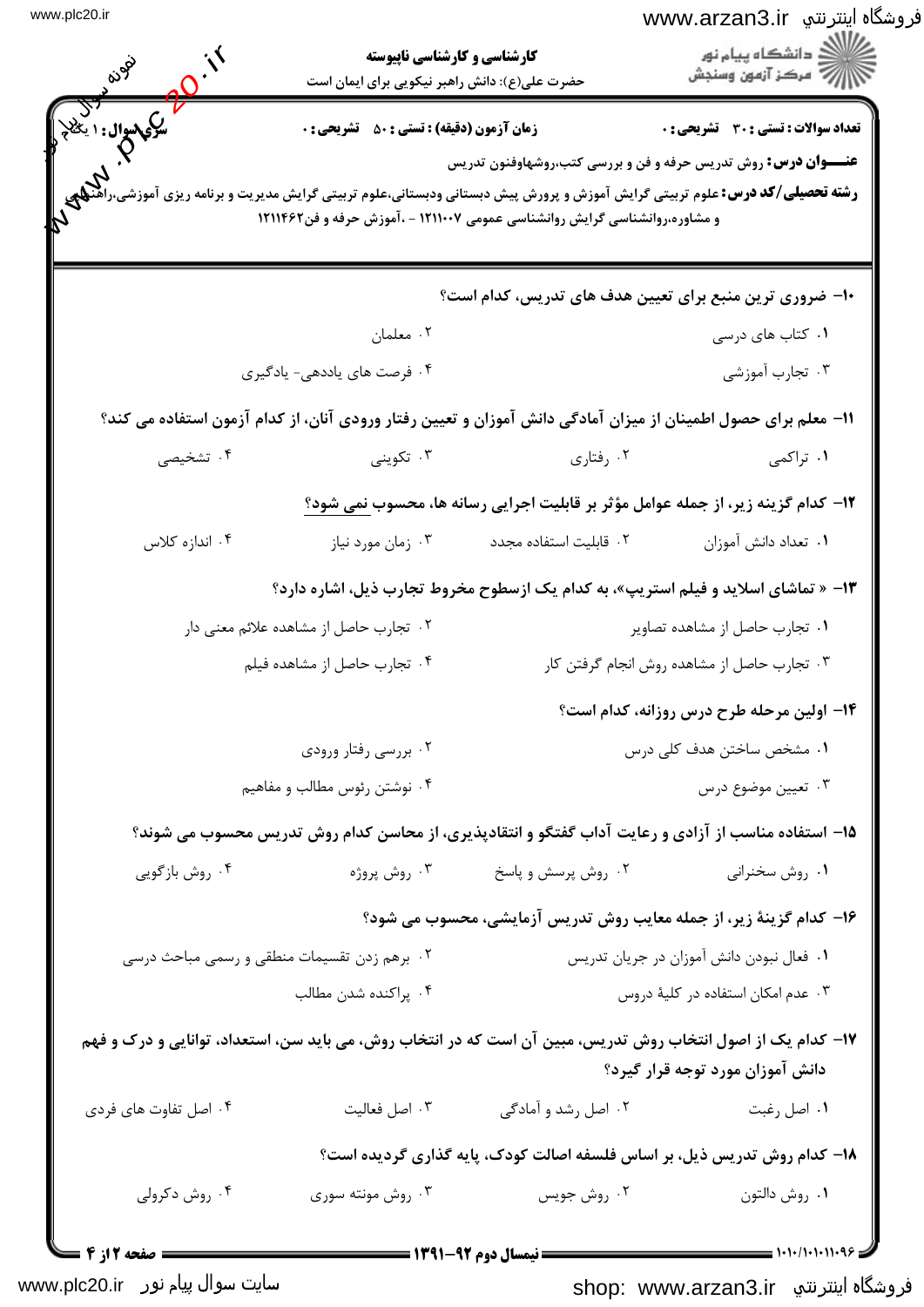|                                   | <b>کارشناسی و کارشناسی ناپیوسته</b><br>حضرت علی(ع): دانش راهبر نیکویی برای ایمان است                                                                                                                                                                              |         | فروشگاه اینترنتي  www.arzan3.ir<br>≦ دانشگاه پیام نو <b>ر</b><br>رِ ۖ مرڪز آزمون وسنڊش                          |
|-----------------------------------|-------------------------------------------------------------------------------------------------------------------------------------------------------------------------------------------------------------------------------------------------------------------|---------|-----------------------------------------------------------------------------------------------------------------|
| ليکې سوال : ۱ ي <sup>خ</sup><br>7 | <b>زمان آزمون (دقیقه) : تستی : 50 ٪ تشریحی : 0</b><br><b>رشته تحصیلی/کد درس:</b> علوم تربیتی گرایش آموزش و پرورش پیش دبستانی ودبستانی،علوم تربیتی گرایش مدیریت و برنامه ریزی آموزشی<br>و مشاوره،روانشناسی گرایش روانشناسی عمومی ۱۲۱۱۰۰۷ - ،آموزش حرفه و فن۱۲۱۱۴۶۲ |         | تعداد سوالات : تستي : 30 ٪ تشريحي : 0<br><b>عنــــوان درس:</b> روش تدریس حرفه و فن و بررسی کتب،روشهاوفنون تدریس |
|                                   |                                                                                                                                                                                                                                                                   |         | 19- طرح کلر، با کدام عنوان ذیل، مطرح می باشد؟                                                                   |
|                                   | ۰۲ جریان فرصت سازی برای یادگیری                                                                                                                                                                                                                                   |         | ٠١. مطالعه تحليلي كودكان                                                                                        |
|                                   | ۰۴ نظام فردي كردن آموزش                                                                                                                                                                                                                                           |         | ۰۳ راهبرد تفکر عاقلانه و رشد یابنده                                                                             |
|                                   |                                                                                                                                                                                                                                                                   |         | <b>۴۰</b> - کدام گزینه زیر، دربارهٔ اصول روش مونته سوری <u>درست نیست؟</u>                                       |
|                                   |                                                                                                                                                                                                                                                                   |         | ۰۱ در این روش کلاس درس وجود ندارد، که عده ای در آن گرد آیند.                                                    |
|                                   | ۲ . جدول ساعات روزانه و هفتگی وجود دارد و هر دانش آموز متناسب با میل و رغبت خود به تحصیل دروس می پردازد.                                                                                                                                                          |         |                                                                                                                 |
|                                   | ۰۳ دانش آموزان در فعالیت های خود استقلال داشته و معلم جز به هنگام ضرورت در کارشان دخالت نمی کند.                                                                                                                                                                  |         |                                                                                                                 |
|                                   | ۰۴ تنها انگیزه دانش آموز به فعالیت، احساس موفقیت بوده و مدرسه برای وی در حکم زندان نمی باشد.                                                                                                                                                                      |         |                                                                                                                 |
|                                   | <b>۲۱</b> - به عقیدهٔ کدام اندیشمند ذیل، شناخت در هر زمینه ای باید سازمان یافته باشد؟                                                                                                                                                                             |         |                                                                                                                 |
| ۰۴ روبوک                          | ۰۳ آزوبل                                                                                                                                                                                                                                                          | ۰۲ جويس | ۰۱ پارکهرست                                                                                                     |
|                                   |                                                                                                                                                                                                                                                                   |         | <b>۲۲</b> – کلید اصلی آموزش فردمداری چیست؟                                                                      |
|                                   |                                                                                                                                                                                                                                                                   |         | ۰۱ ترغیب دانش آموزان به یادگیری، با طرح پرسش های راهنمایی کننده                                                 |
|                                   |                                                                                                                                                                                                                                                                   |         | ۰۲ ایجاد هماهنگی بین ویژگی های فردی و مطالب درسی                                                                |
|                                   |                                                                                                                                                                                                                                                                   |         | ۰۳ رشد عاطفی، روانی و اجتماعی دانش آموزان                                                                       |
|                                   |                                                                                                                                                                                                                                                                   |         | ۰۴ توجه به دانش آموز به عنوان یک فرد رشد یابنده                                                                 |
|                                   | ۲۳- گسترش کدام الگوی تدریس، دانش آموزان را در جهت کنترل بر محتوا، آموختن فرضیه سازی و بررسی تفکر هدایت می                                                                                                                                                         |         | كند؟                                                                                                            |
|                                   | ۰۲ الگوی پیش سازمان دهنده                                                                                                                                                                                                                                         |         | ۰۱ الگوی تفکر استقرایی                                                                                          |
|                                   | ۰۴ الگوی دریافت مفهوم                                                                                                                                                                                                                                             |         | ۰۳ الگوي بديعه پردازي                                                                                           |
|                                   |                                                                                                                                                                                                                                                                   |         | ۲۴− کدام گزینه زیر، دربارهٔ الگوی خودشکوفایی درست است؟                                                          |
|                                   |                                                                                                                                                                                                                                                                   |         | ۰۱ به دانش آموزان کمک می کند تا استعدادهای بالقوه خود را به فعل درآورند.                                        |
|                                   |                                                                                                                                                                                                                                                                   |         | ۰۲ به اصالت دانش آموزان توجه دارد و آنان را کانون توجه قرار می دهد.                                             |
|                                   |                                                                                                                                                                                                                                                                   |         | ۰۳ بر مسئولیت پذیری و خودشناسی فرد تأکید دارد.                                                                  |
|                                   |                                                                                                                                                                                                                                                                   |         |                                                                                                                 |

سایت سوال پیام نور www.plc20.ir

shop: www.arzan3.ir فروشگاه اینترنتي